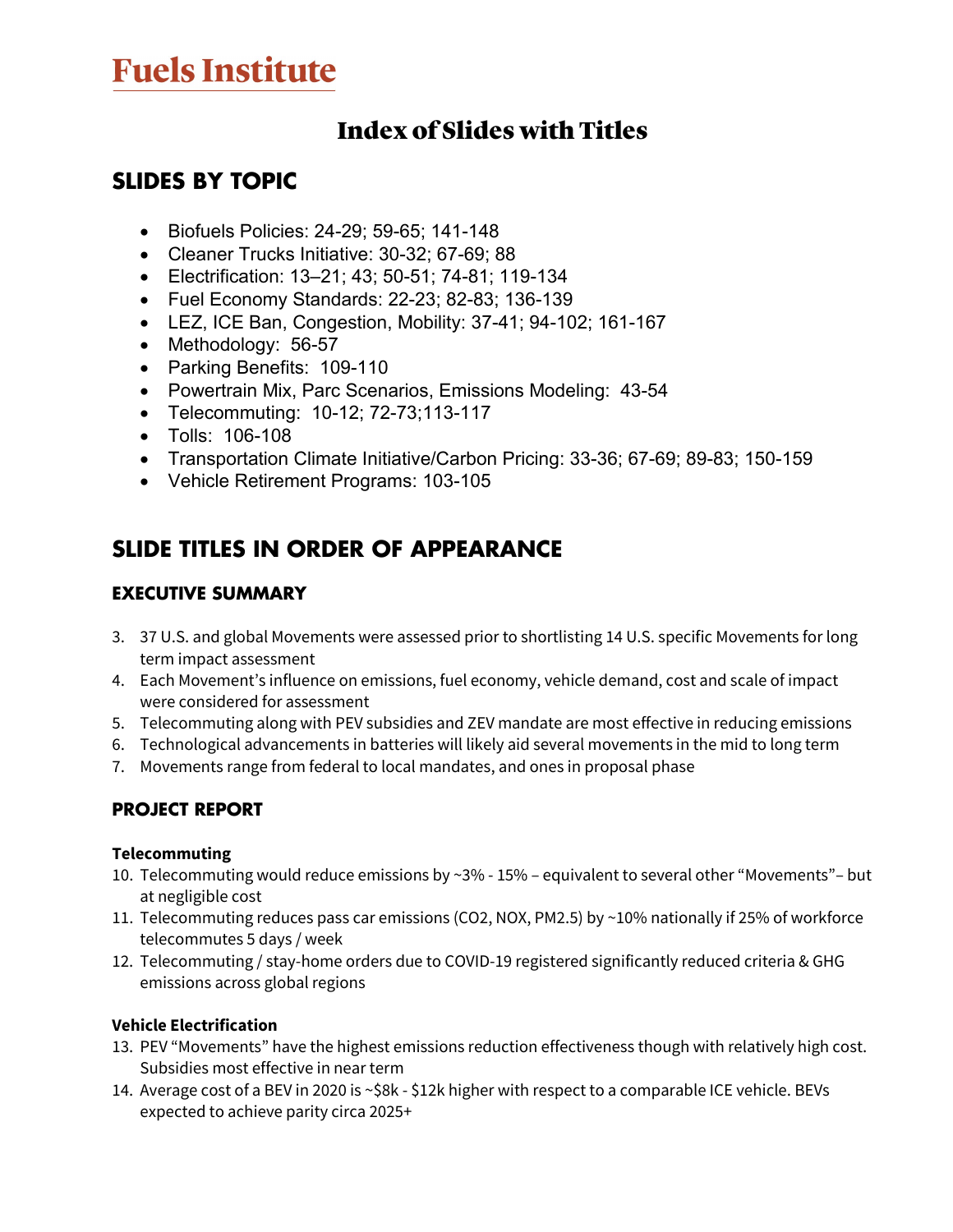- 15. Subsidies and charging network are critical PEV uptake drivers in short-med term; ZEV mandate and charging network in long term
- 16. Subsidies, ZEV mandate and charging infrastructure create a network effect to directly drive PEV uptake
- 17. PEVs offer slightly lower lifecycle emissions compared to ICEs; renewable energy use will further reduce lifecycle emissions for PEVs
- 18. If PEVs account for 60% new vehicle sales by 2040, results in ~ 50% reduction in avoided lifecycle GHG CO2 emissions w.r.t 2020 sales
- 19. 60% PEV uptake (new vehicle sales) scenario in 2040 results in ~85M PEV parc, potentially displacing gasoline consumption by ~30B gal's
- 20. Subsidies are vital for PEV sales in California PEV buyers survey, ~70% ranked subsidies a key factor in their purchase decision
- 21. Georgia's PEV demand dropped by ~60% after \$5k state rebate was rescinded; similar trends observed in other countries, notably China

#### **Fuel Economy Standards**

- 22. Scaling back of CAFE standards will affect emissions reduction for ICE vehicles drawing higher reliance on PEVs for emissions reduction
- 23. SAFE rule finalized in 2020 drastically reduces fleet fuel economy targets and emissions reduction impact compared to earlier targets

#### **Biofuels Policies**

- 24. LCFS (California and Washington) and RFS (federal) mandates have had varying success
- 25. LCFS is more effective than RFS however is aided by EV uptake; if EVs plateau, some other alt fuel disruption needs to occur to meet LCFS
- 26. EPA waivers for Renewable Fuel Standard (RFS) show significant lag in meeting original targets
- 27. CARB projections estimate ethanol, biodiesel, renewable diesel and biomethane to be key drivers alongside electrification to meet targets
- 28. Increased EV penetration is the key driver to comply with LCFS targets. Alternative fuels only enablers based on current technology
- 29. Fuel economy is lower for alternative fuels and blends compared to baseline gasoline and diesel fuel

#### **Cleaner Trucks Initiative**

- 30. Cleaner Trucks Initiative (CTI) still in proposal phase with expected impact in 2025+ timeframe
- 31. CTI aims to lower NOX emissions with focus on lower-load conditions; CTI still in proposal phase with expected impact in 2025+ timeframe
- 32. Diesel trucks meeting 0.6 g/mile target across all load conditions reduces NOX emissions of commercial vehicle parc by >65%

#### **TCI and Carbon Pricing**

- 33. TCI and carbon pricing may have direct limited impact on emissions reduction given the limited nationwide momentum these may have
- 34. TCI is estimated to contribute ~1% 6% of the overall target, with rest achieved through electrification and fuel efficiency improvement
- 35. Revenue from allowance sales to be invested by TCI signatory regions to support low-carbon transportation initiatives
- 36. Numerous carbon pricing legislation has been proposed however distribution of revenues are not targeted towards transportation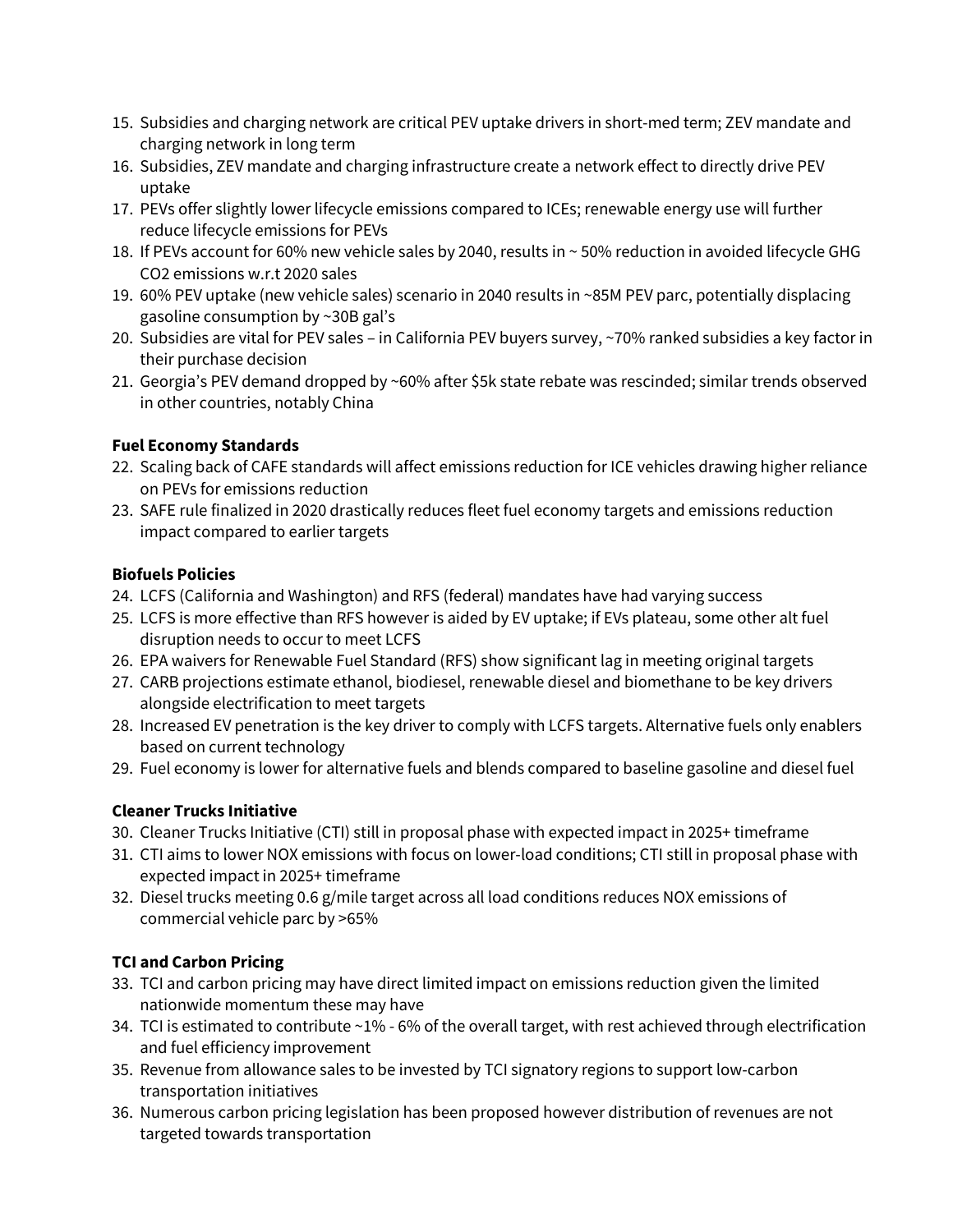#### **Low Emission Zones/ICE Bans/Congestion Pricing/Mobility**

- 37. Movements such as LEZ/ICE bans, congestion pricing and mobility initiatives are localized and limited to urban regions
- 38. LEZ deployment in LA county based on EU model potentially reduces NOX by >10% and CO2 by ~4%- 8% based on implementation scenario
- 39. Emission reduction benefits of congestion pricing are localized and sustained through clean public transport. Limited impact nationally
- 40. Congestion pricing has a high cost of access and also yields high gains in localized emissions reduction
- 41. Shared & autonomous mobility impacts U.S. parc with vehicle ownership per thousand reducing ~10% compared to 2019 value

# **APPENDIX 1 – PROJECT REPORT ADDENDUM**

#### **Light duty vehicles powertrain mix and parc scenarios and criteria emissions impact**

- 43. Ricardo reviewed multiple studies to generate PEV penetration outlook scenarios
- 44. U.S Vehicle Parc low-to-high- scenarios based on impact of vehicle private ownership vs shared mobility and autonomous vehicles
- 45. Current EPA emission standards (Tier -3) impact model years 2017-2025, with fleetwide adoption mandated by 2025
- 46. Ricardo used following assumptions for estimating U.S. light duty vehicles 2040 parc NOX and PM2.5 emissions
- 47. ~67% reduction in parc NOX emissions by 2040 from vehicle retirement. Additional ~23% reduction from high EV uptake
- 48. ~70% reduction in parc PM2.5 emissions by 2040 from vehicle retirement. Additional ~26% reduction from high EV uptake

#### **Medium and heavy duty commercial vehicles powertrain mix and parc scenarios**

- 50. Ricardo reviewed multiple studies to generate medium and heavy duty trucks PEV penetration outlook scenarios and impact on parc
- 51. U.S. Medium Duty EV Penetration Scenarios
- 52. U.S. Medium Duty Parc Scenarios
- 53. U.S. Heavy Duty EV Penetration Scenarios
- 54. U.S. Heavy Duty Parc Scenarios

#### **Cost assessment methodology & assumptions used to project Movement impact until 2040**

- 56. Following general assumptions were made for projecting impact of Movements in 2040
- 57. Select movements cost impact assessment methodology is provided below.

#### **Biofuels**

- 59. A positive but limited impact expected based on alternative fuels. Electrification will be the main driver to achieve expected reductions
- 60. Higher incremental cost of \$0.6-\$0.8 estimated per gallon of transportation fuel to meet LCFS targets
- 61. Limited and a lower impact on GHG emissions from RFS compared to LCFS on a normalized basis if RFS continues with current format
- 62. RFS levies a lower incremental cost per gallon of fuel compared to LCFS; expected to continue if RFS implementation does not change
- 63. TOC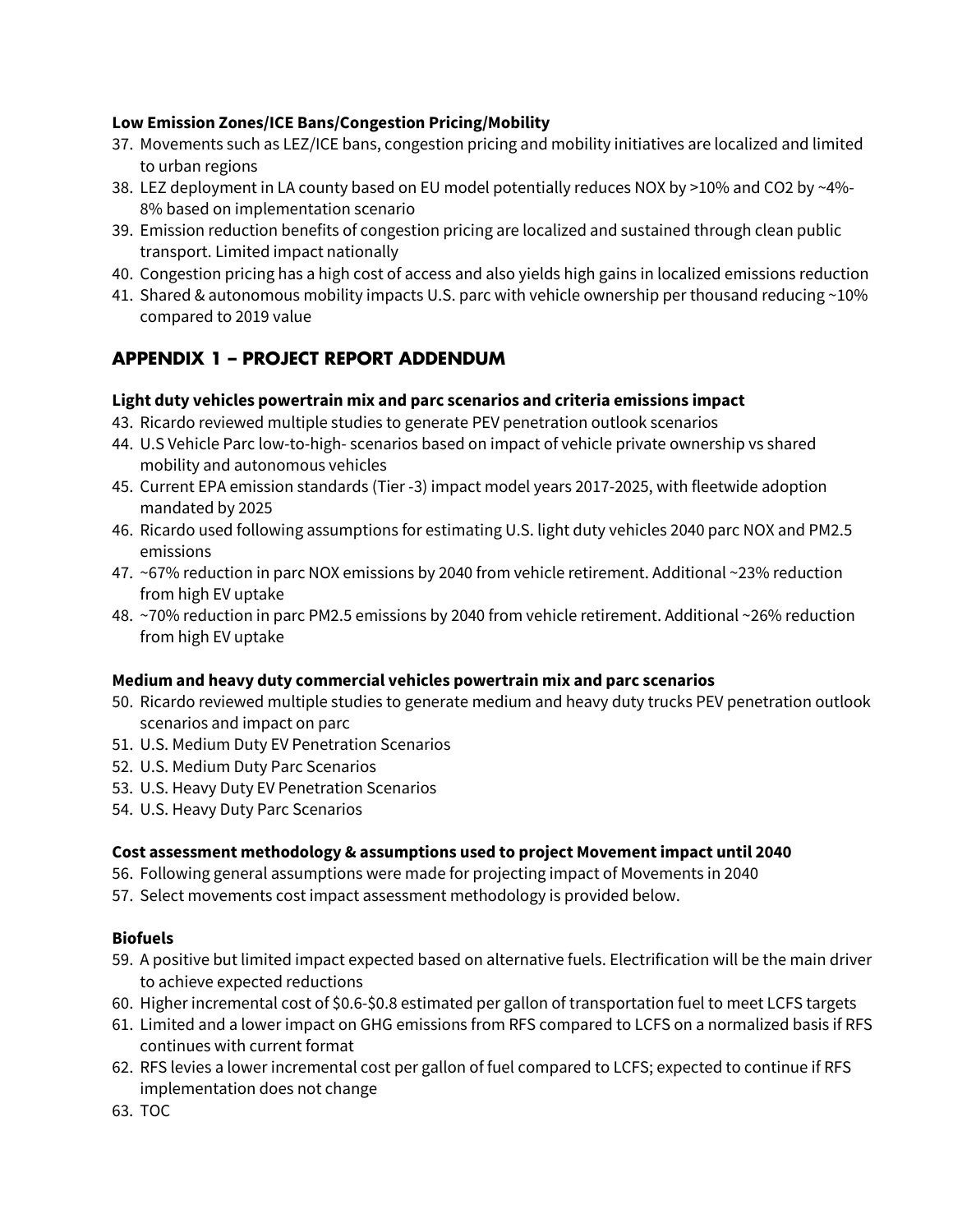- 64. Trucks meeting 0.6 g/mile target across all load conditions reduces NOX emissions of new vehicles by  $~80\%$
- 65. Fuel economy could potentially improve or reduce by 1% 2% based on technologies used to comply with emissions targets

#### **Cleaner Trucks Initiative/TCI/Carbon Pricing**

- 67. Average incremental yearly fuel costs from TCI and carbon pricing are not significant enough to shift consumer behavior
- 68. Both TCI and carbon pricing are reliant on technology breakthrough in PEVs to impact vehicle demand compared to other Movements
- 69. Impact on fuel economy from TCI and carbon pricing is heavily reliant on uptake of fuel efficient vehicles

### **APPENDIX 2 – MOVEMENT 101 – SUMMARIES OF INDIVIDUAL INITIATIVES**

#### **Telecommuting**

- 72. Telework Enhancement Act of 2010 mandates each federal agency to establish a telecommuting policy and maximize it where applicable
- 73. EU telework agreement provides autonomy to each member state on implementation; Canada telework policy limited to federal positions

#### **Subsidies**

- 74. Many states are promoting alternative adoptions by providing extra incentives, tax credits and registration fee reductions (1/2)
- 75. Many states are promoting alternative adoptions by providing extra incentives, tax credits and registration fee reductions (1/2)
- 76. Several countries offer subsidies to drive EV uptake; EU considering VAT exemption for EVs to drive demand post COVID-19

#### **ZEV Mandate**

- 77. ZEV mandate requires OEMs selling vehicles in signatory states to sell a percentage of vehicles to be xEVs to meet credit requirements
- 78. China's NEV policy mandates manufacturers to meet incremental credit based requirements through xEV sales

#### **Charging Infrastructure**

- 79. EV Freedom Act is a federal level legislation, still under legislative process, that seeks to address EV charging infrastructure issues
- 80. NJ's S2252 bill passed (01/2020) mandates establishing a statewide public charging system to support 330k PEVs by 2025
- 81. Norway and France have charging infrastructure rollout legislation. Other regions have directives to support increased EV adoption

#### **CAFE**

- 82. CAFE includes targeted incentives for advanced technologies that promote fuel economy improvements and GHG reductions
- 83. Japan, China, and South Korea have fuel economy standards similar to CAFE standards in U.S.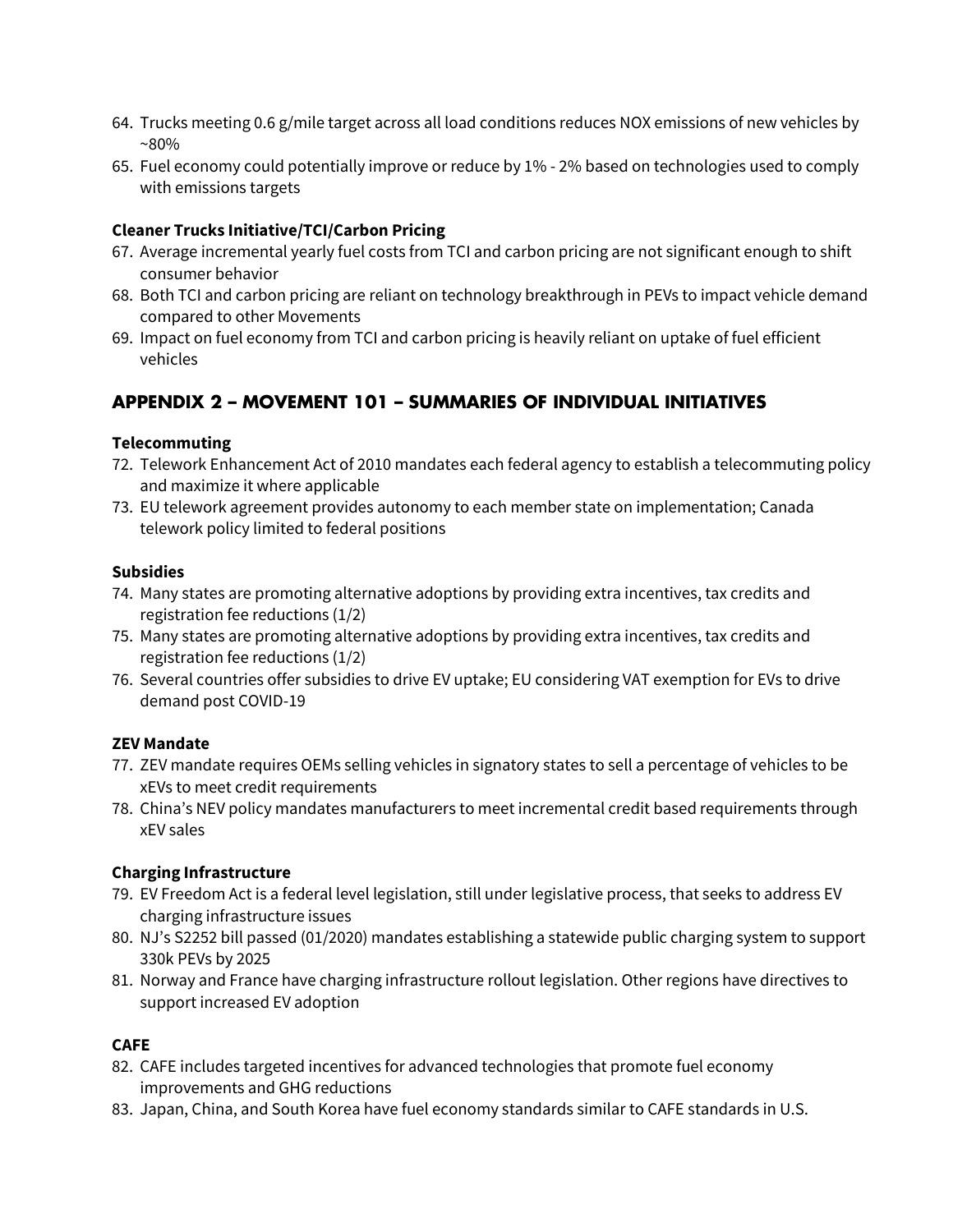#### **Biofuels**

- 84. Increased difficulty in meeting standards impacts the cost of compliance, resulting in significant financial burden for refiners
- 85. EU has assigned individual national targets in order to achieve 80 95% GHG emission reduction by 2050
- 86. Low Carbon Fuel Standard (LCFS) is designed to reduce the lifecycle carbon intensity (CI) of transportation fuels
- 87. Fuels Quality Directive (FQD) will be phased out after 2020 as decarbonization of transport fuels will be addressed in RED II

#### **Cleaner Trucks Initiative**

88. Cleaner Truck Initiative in proposal stage and expected to impact in 2025+; aims to target NOX emissions reduction in low-load operation

#### **Transportation Climate Initiative/Carbon Pricing**

- 89. Transportation Climate Initiative seeks to reduce transportation emissions and develop a clean energy economy in 13 regions in U.S.
- 90. Transportation Climate Initiative (TCI) is a still-in-work "cap & invest" initiative that is estimated to start in 2022
- 91. Ten states currently pricing carbon with impact limited mostly to power gen sector. Legislation under review for nationwide adoption
- 92. Energy Taxation Directive (ETD) establishes minimum duty rates that States must apply to energy products for fuel, transport, & electricity
- 93. Multiple legislation and trading schemes are in place around the world to mitigate GHG emissions

#### **Vehicle Use Types/Restrictions/Low or Zero Emission Zones**

- 94. No LEZs in U.S cities. New Jersey only state mandating >85% of new vehicle sales by ZEVs by 2040; other states proposals in draft/rejected
- 95. Major cities worldwide have implemented low emission zones to improve air quality
- 96. Proposals outlined by major car production and sales regions to ban combustion engine cars beginning in 2030

#### **Congestion Pricing**

- 97. Zone based congestion pricing legislation adopted only by New York City in U.S.; feasibility studies underway in other regions
- 98. London, Stockholm, Milan and Singapore are few prominent examples of cities that implemented cordon congestion pricing

#### **Shared Mobility/Connected Autonomous**

- 99. With steady growth, states will adopt further measures to formally incorporate Shared Mobility into their overall transport system
- 100. Federal level regulation yet to be implemented for autonomous vehicles; two acts under legislative review
- 101. EU working to harmonize rules as multiple legislation in place & will likely cause disruption as vehicles drive on diverse regions road systems

102. TOC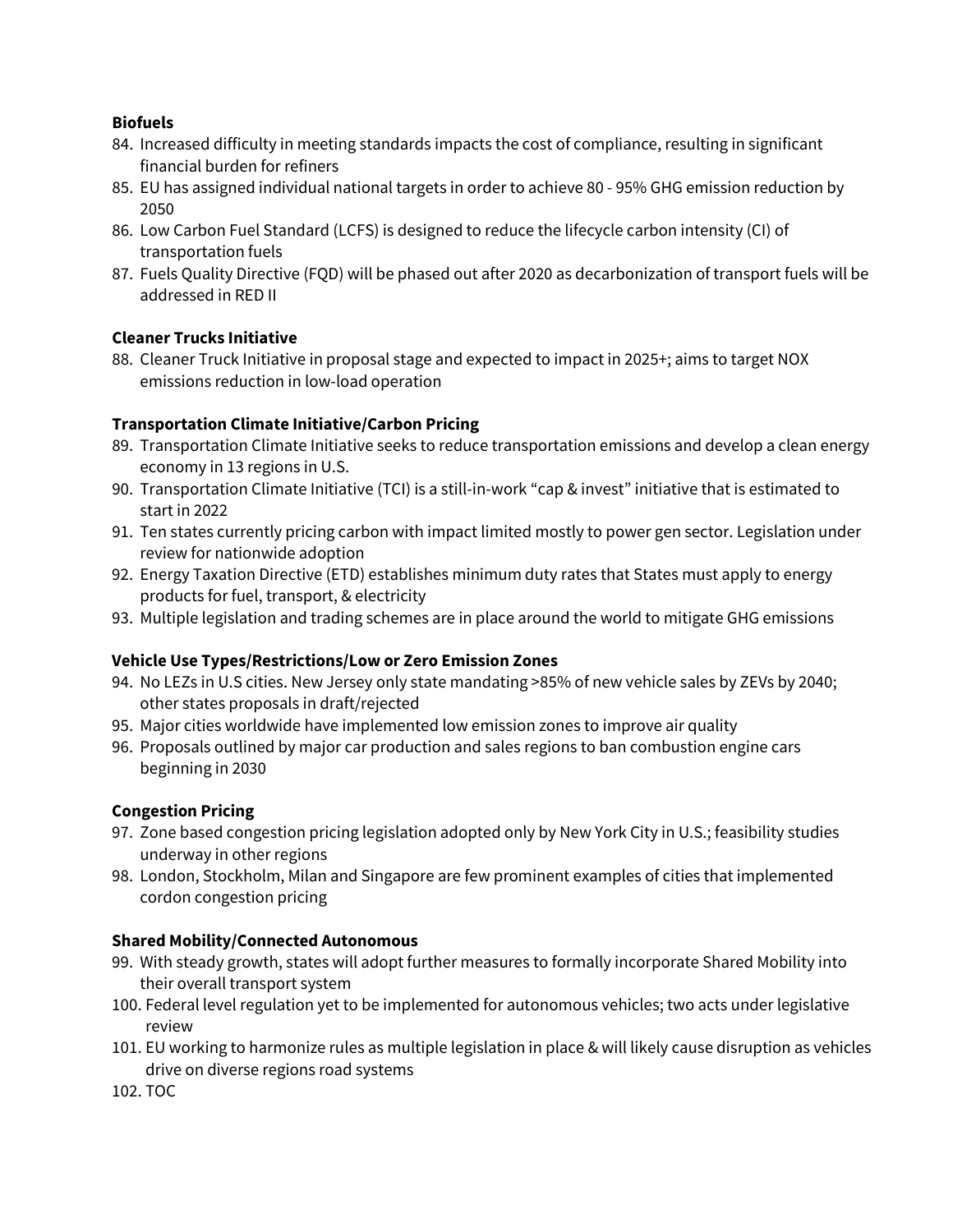#### **Vehicle Retirement Programs**

- 103. California offers Consumer Assistance Program (CAP), an incentive program to retire older high polluting vehicles
- 104. California CAP support in 2019 limited to ~3% of total new vehicle registrations in California market and ~0.02% of U.S. parc
- 105. France and Romania run incentive programs for replacing eligible older vehicles with lower emitting new/used vehicles

#### **Tolls**

- 106. FAST act approved in 2015 amended Section 166 of title 23, U.S.C.; grants bodies authority to convert HOV to HOT lane
- 107. Cost of running the car, battery life, safety, purchase price are the key drivers influencing consumer's BEV purchase
- 108. xEV HOV incentive is an xEV adoption factor in some states and not in other. Studies are inconclusive on HOV access as key purchase criteria

#### **Parking Benefits**

- 109. Parking incentives in Connecticut, California etc. aim to encourage people to reduce GHG emissions and use EV for transportation
- 110. Norway is reducing xEV parking incentive in a staggered manner to curb traffic congestion from increased xEV penetration

### **Appendix 3 – Summary of Research**

#### **Telecommuting**

- 113. Studies opinions vary on impact of telecommuting of fuel savings ranging from no impact to ~\$2B per year
- 114. Additional studies reviewed also found that telecommuting has a net positive impact on fuel savings
- 115. Studies estimate telecommuting reduces GHG emissions from ~4 million tonnes to 7 .4 millions tonnes
- 116. Post COVID-19, telecommuting and its impact on GHG emissions may be assessed for future telecommuting strategy roll-out (1/2)
- 117. Post COVID-19, telecommuting and its impact on GHG emissions may be assessed for future telecommuting strategy roll-out (2/2)

#### **Subsidies, ZEV mandate, Charging network**

- 119. Opinions diverge on impact of subsidies on xEV demand ranging from no impact to ~30% of EV sales a direct result of subsidies
- 120. Other evaluated studies also found federal and state incentives along with charging infrastructure are critical drivers for xEV adoption
- 121. EIA found that state-level ZEV incentives was not well correlated with market share of ZEVs and PHEVs in 2016
- 122. Studies indicate even in Europe subsidies and incentives are key factors influencing consumer purchase behaviors
- 123. ZEV mandate applies to ~30% of national new vehicle fleet; most estimates range at ~\$400-\$500\* incremental cost per vehicle
- 124. Studies estimate lifetime fuel savings of ZEVs range from ~\$5,000 to ~\$15,000 per vehicle
- 125. Argonne cradle-to-grave lifetime analysis forecasts MY25 ZEV emissions to be at least 50% less compared to a MY25 ICE vehicle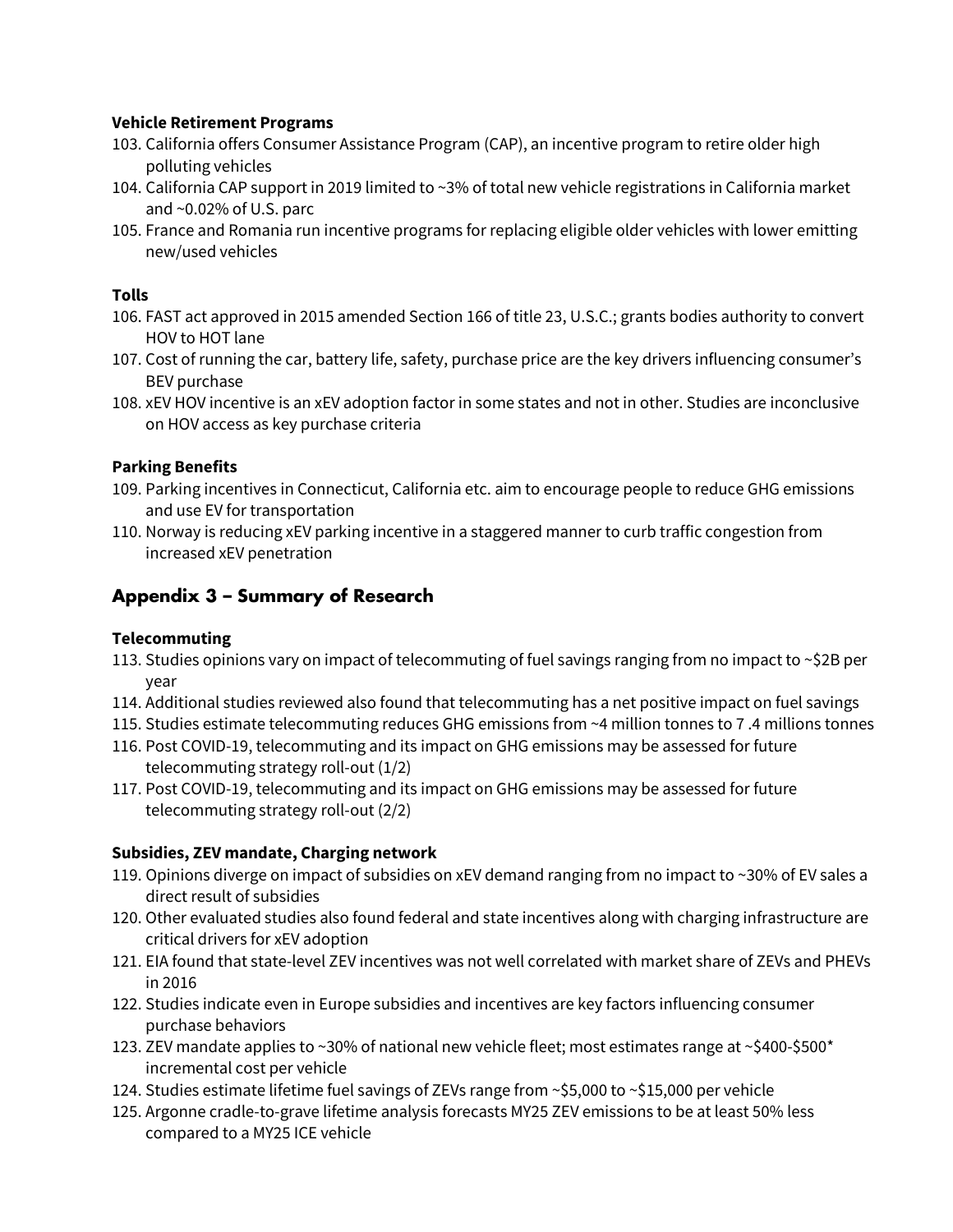- 126. Impact of ZEV mandate must be assessed considering BEV sales within California are driven by customer demand for Tesla Model 3
- 127. Studies found significant correlation between EVSE network and PEV uptake. 2X impact on uptake per \$ for EVSE compared to subsidies
- 128. Additional studies reviewed also found a positive correlation between strong EVSE network and EV uptake
- 129. ICCT study– In 2016, regions with high EV market uptake had correspondingly high charge points per million population
- 130. Major EV markets continue to invest in charging infrastructure
- 131. In Europe relationship between public charging infrastructure and EV uptake varies based on availability of home charging and use cases
- 132. By end 2019 U.S. had installed public base of 78,000 L2 and DC fast charge public with ~18 PEVs per plug
- 133. California accounts for ~1/3rd of U.S. EVSE network; has 28 PEVs per plug
- 134. District of Columbia accounts for ~6% of U.S. EVSE network; has 5 PEVs per plug

#### **CAFE Standard**

- 136. Cost estimates to meet 2025 CAFE compliance range from \$570 per vehicle to >\$3,000 per vehicle
- 137. Studies estimate lifetime fuel savings impact of CAFE varies between ~\$800 to ~\$1,400 per vehicle
- 138. Variability in pricing considered for cost of carbon influences emissions reduction impact for each analysis
- 139. Proposed SAFE predicts positive impact on vehicle demand and IU study indicates negative impact from existing CAFE rules

#### **Biofuels: Low Carbon Fuel Standard (LCFS) and Renewable Fuel Standard (RFS)**

- 141. Low Carbon Fuel Std. (LCFS) and Cap and Trade (C&T) projected to save cum. ~\$8 billion by 2025 in social cost of avoiding carbon emission
- 142. LCFS and Cap-and-Trade estimated to result in cumulative savings of ~\$7B by 2025 from decreased petroleum dependency
- 143. ~\$2B in incremental cost in 2017 to fuel refiners from California's LCFS and Cap-and-Trade program; cost expected to be >\$9B by 2030
- 144. Renewable Fuel Standard (RFS): (1/2)
- 145. Renewable Fuel Standard (RFS): Annual volume standards that have been finalized for 2010 to 2020 (2/2)
- 146. Net GHG emissions reduction from RFS mandate is <5% compared to baseline of standard gasoline and diesel fuel use
- 147. Cost-benefit equation for consumers choosing std. ethanol-based vehicles is neutral to slightly negative
- 148. Industry is incurring combined \$5-20B annual cost to comply with RFS mandate or purchase Renewable ID numbers (RINs)

#### **Carbon pricing and Transportation Climate Initiative (TCI)**

- 150. Revenue from allowance sales to be invested by TCI signatory regions to support low-carbon transportation initiatives
- 151. Estimated end user incremental fuel cost could range between \$2B \$5.6B in 2032 based on TCI cap reduction targets
- 152. TCI GHG emissions impact may be only be 1% 6% if TCI analysis reference case assumptions hold true, and limited to max of 19%